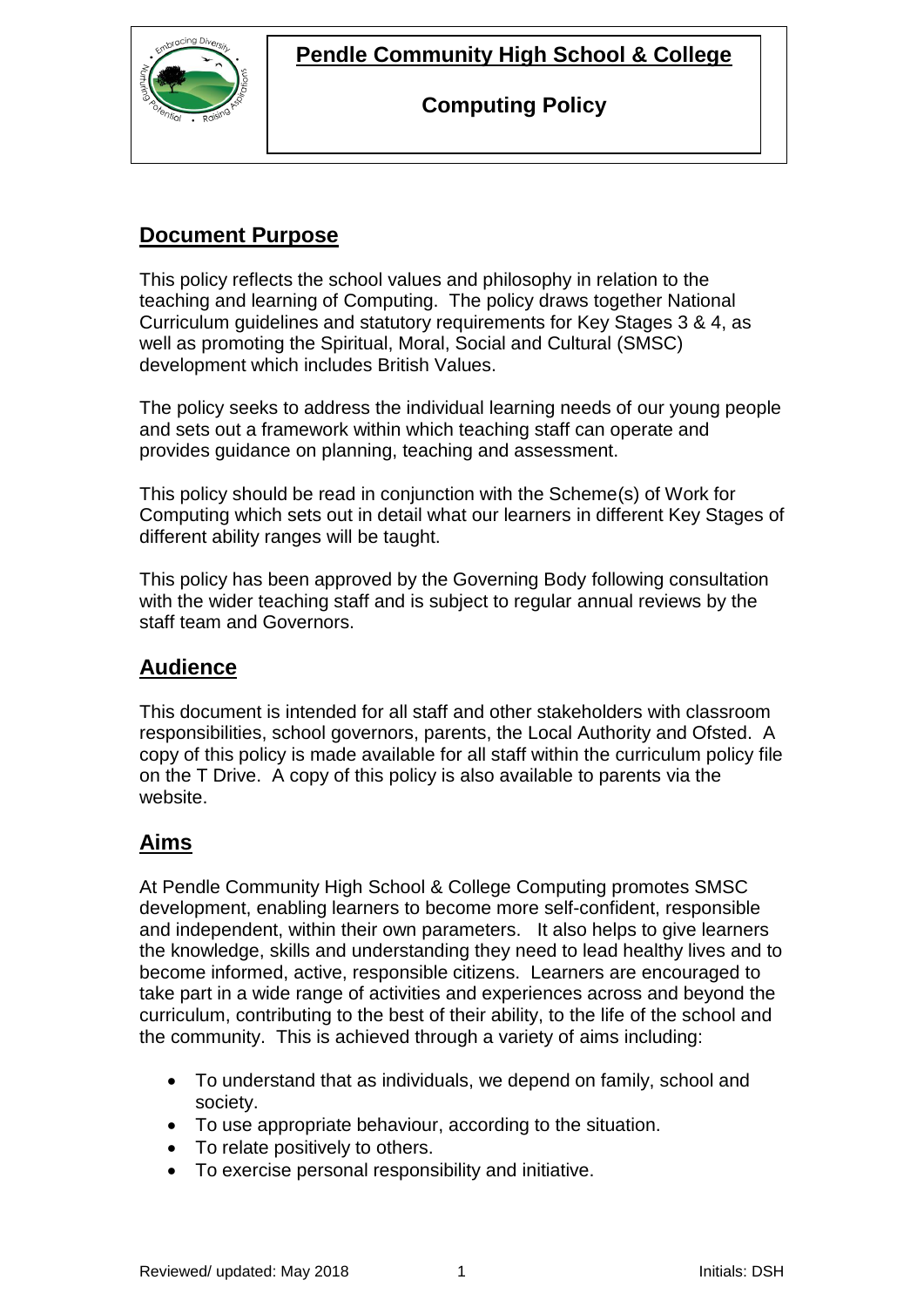

# **Pendle Community High School & College**

### **Computing Policy**

- To enable learners to value, respect and be proud of their own cultural background and understand the traditions of other cultures.
- To recognise and challenge stereotypes and discrimination.
- For learners to develop a sense of personal worth.
- To foster learner's appreciation of the significance, awe and wonder of life.
- To be able to understand the difference between right and wrong.
- To develop an understanding of and encourage the use of the language of computer science, taking into the account the meaningful application this would have on our learners.
- To analyse problems in computational terms and experience writing (basic) computer programs (i.e. programming a roamer).
- To evaluate and apply information technology to solve problems.
- To become responsible, competent, confident and creative users of information and communication technology.

# **Time Allocation / Cross-Curricular Links**

The subject of Computing is allocated the appropriate amount of time, taking into account NC guidance, to provide all learners with a broad and balanced curriculum which is appropriate for their needs. For some learners the breadth and balance of the curriculum is addressed through personalised timetables.

This subject affords opportunities to link to other curriculum areas such as:

- General cross curricular use of laptops and tablets for: internet research, producing independent work, accessing online databases, recording independently and as part of a group, using digital communication devices such as Big Points. Use of interactive whiteboards.
- **Literacy** (e.g. word processing a reporting on a volcanic eruption, accessing online learning resources such as Bugclub and "Step up to English", creating a video documentary, use of tablet devices to read novels)
- **Numeracy** (e.g. using a spreadsheet to create graph or chart, using digital devices for measuring, use of online learning environments such as IXL, use of calculators)
- **Science** (using digital devices to record experiment results, using interactive simulations on digital devices to explore scientific concepts,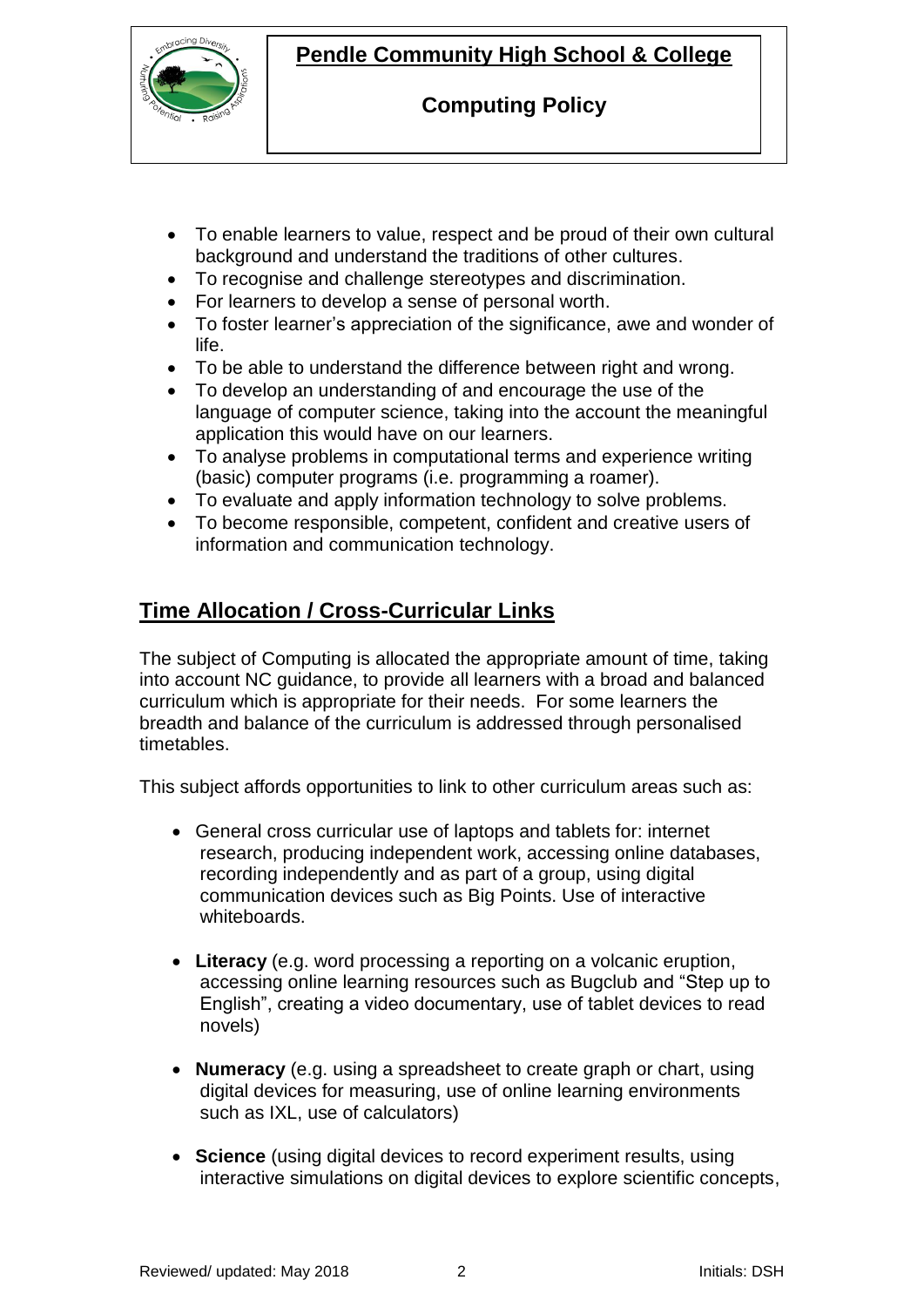

## **Pendle Community High School & College**

### **Computing Policy**

digital microscope, digital pH meters, digital humidity meters, stop frame animation, programmable incubator)

- **Geography** (GPS unit, GIS systems, energy usage monitor)
- **PHSE** (baby simulator)
- **Physical Development** (Use of slow motion video to analyse motion)
- Cross curricular use of digital cameras by learners to record their own work, or gather evidence for topic (i.e. maths and patterns).
- Cross curricular use of multi-sensory devices such the the Integrex interactive screen and interactive floor.
- Specific support to users of cross curricular personal digital devices such as BrailleNote.
- The wider awareness of all staff to support our learners in promoting online safety at all times.

### **Meeting the needs of all learners within Computing**

Our learners at Pendle Community High School & College have Moderate, Severe and / or Profound and Multiple Learning Difficulties including other associated difficulties such as Autism, Multi-Sensory, Visual & Hearing Impairment(s).

The wide range of needs of our learners holds no barrier to accessing the learning opportunities within Computing.

For learners who have sensory impairments and/ or physical disabilities and for those who experience developmental delay, computing is based upon a multi-sensory approach, which starts from direct experience and progresses to structured activities and experiences using concrete materials.

To enable the staff at Pendle Community High School & College to fully address the range of needs of the learners and to enable us to show progression within the activities for the appropriate Key Stage; the Programmes of Study as outlined in the Scheme of Work for Computing have been differentiated into 2 broad descriptions of learners:-

**Independent** learners are students who are able to communicate with fluency and who are able to make reasoned choices, work and act cooperatively in a small group and with varying support, work independently.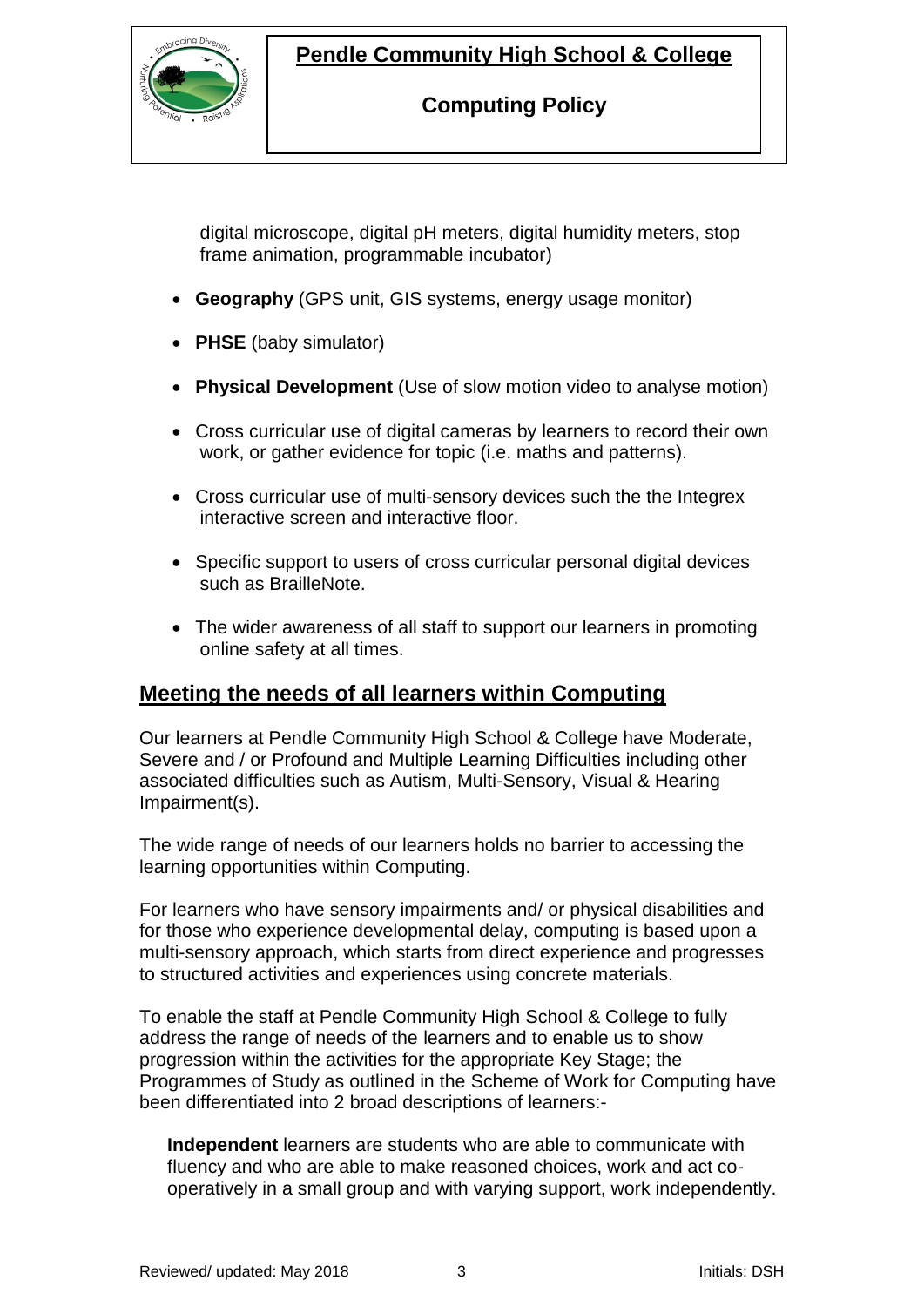## **Pendle Community High School & College**



**Computing Policy**

**Supported** learners are students whose learning is supported through structured patterns of communication and social activity to enable them to develop positive social behaviour.

Using this personal approach, teachers can devise activities in all areas of Computing, which are planned specifically at the appropriate level of need and ability for all learners, which also allows learning outcomes, recording and assessment to be directly linked to learning objectives. (Refer to **Appendix 1**: **Teaching & Learning Guidance**)

At Pendle Community High School & College the non-statutory / statutory guidance identified in the National Curriculum Programmes of Study for Computing has been adapted to ensure that coverage is appropriate for the needs of all learners. This can be found in the subject map and schemes of work for Computing as found in **Appendices 2 & 3.**

# **Assessment, Recording and Reporting of Learner Progress**

#### **Introduction - Monitoring Learner Progress and Achievement**

At Pendle Community High School & College, we have a good knowledge of the strengths and areas for development of individual learners. From this, accurate judgements can be discerned to ensure targets are sufficiently challenging to meet staff's high expectations through:

- Continuous Teacher assessment based on P Scales and Onwards & Upwards.
- External assessment leading to nationally recognised accreditation.
- The monitoring and evaluation of Individual Education Plans (IEPs) and individual objectives, target planning and recording.

In addition, summative information can be found through:

- End of Key Stage 4 & 5 Record of Achievements.
- The Annual Review of a learners Education, Health & Care Plan.
- Through the annual End of Year Report.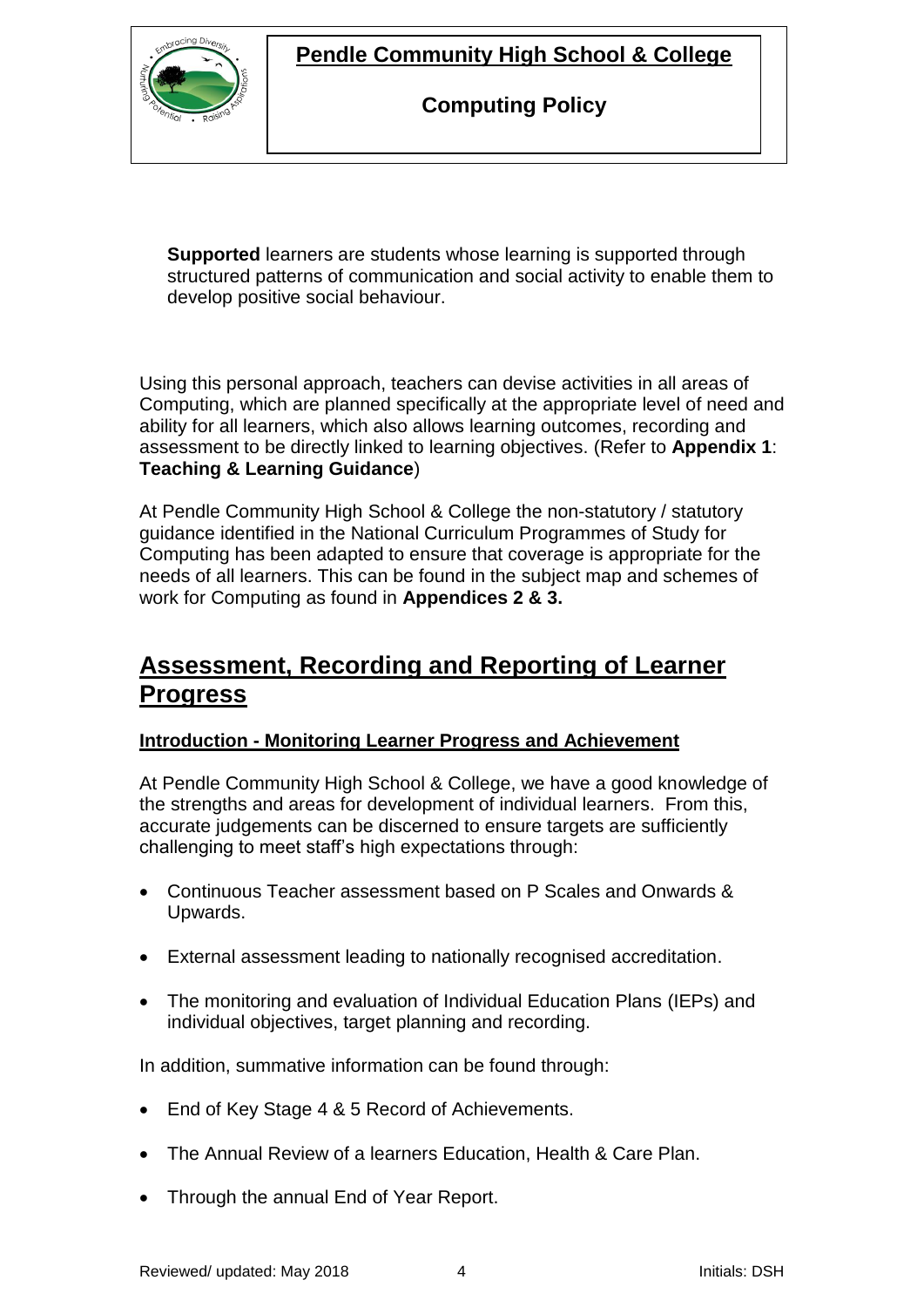# **Pendle Community High School & College**



### **Computing Policy**

Additional supporting comments can be gathered through:

- Regular Parents' Evenings.
- Comments and input from parents and other professionals.

These contribute to supporting the staff team to fully monitor, evaluate and record learner's progress.

# **Subject Development and Resources**

The whole school development of Computing and purchase of resources for is planned through the annual Subject Development Planning cycle and expenditure evaluated as part of that process.

The Subject Leader is responsible for providing a regularly updated audit of resources available for their subject area which is made available to all teachers with a further copy available in the staff work room and relevant storage area.

All software is held on the school's central Application Server and made available to classroom PCs via request to the Computing subject leader Assistant Headteacher. All classrooms have dedicated learner workstations. A bank of 10 iPads and 10 Laptops are available for booking out by teaching staff. All teaching rooms have Audio Visual projection facilities coupled to an Interactive Whiteboard. Additional Computing curriculum hardware, not attached to specific computers, is held securely within the ICT storeroom, which is signed in and out when used. Purchase of any IT resources directly related to curriculum delivery or support, is done so in consultation with the Computing subject leader and Assistant Headteacher.

# **Health and Safety**

The Subject Leader for Computing has a general responsibility for the application of the LA and Schools Safety Policies within their subject area and are directly responsible to the Headteacher for the application of all health, safety and welfare measures and procedures within their own department/ area or work.

All employees working within the subject area and/ or specialist room have a responsibility to take reasonable care of their own health, safety (including suitable dress and footwear) and welfare of other persons who may be affected by their acts or omissions while at work. They also have a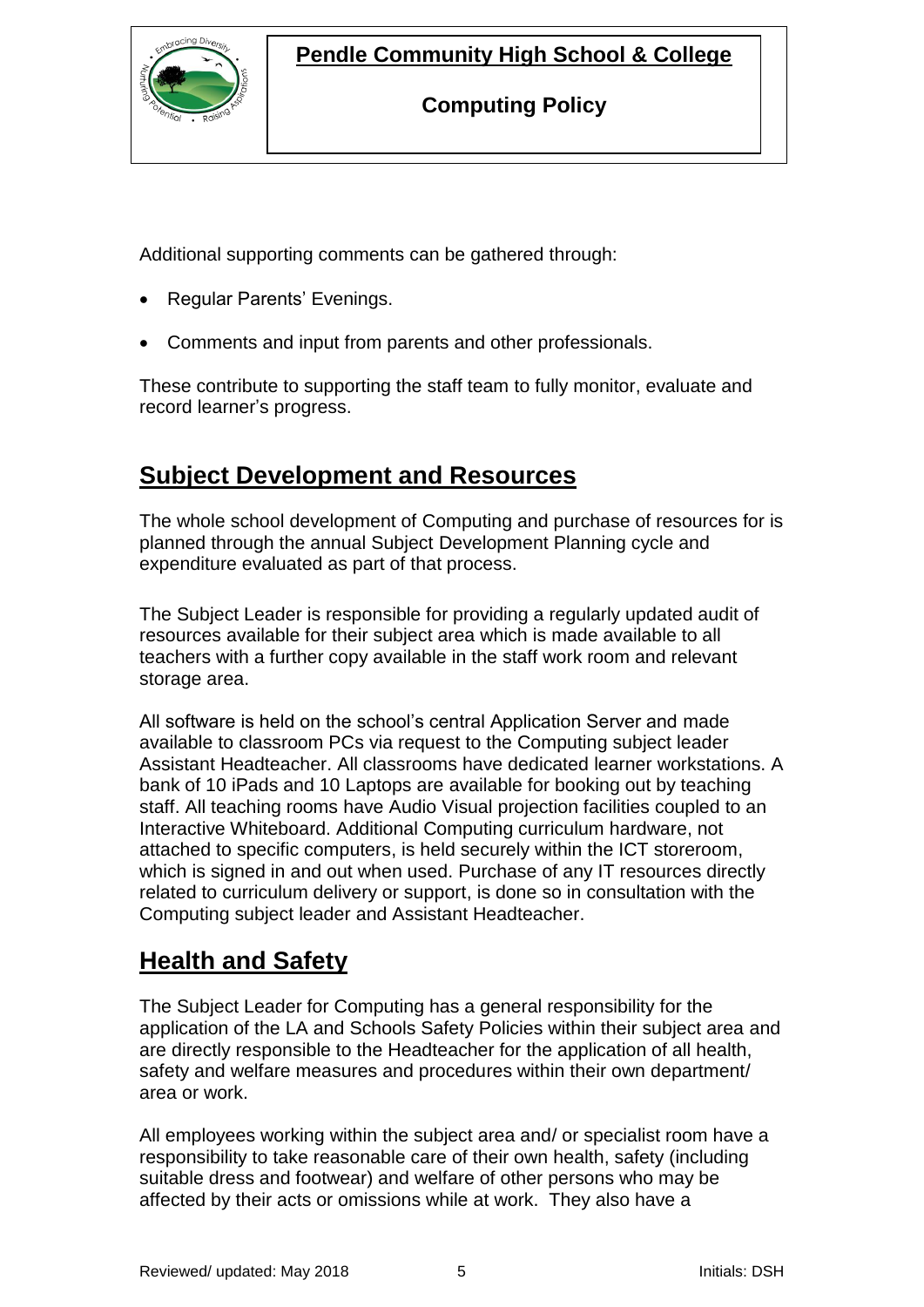# **Pendle Community High School & College**



### **Computing Policy**

responsibility to co-operate with the Subject Leader so that employers can comply with their statutory duties and specific responsibilities in terms of Health and Safety as identified below:-

For Example:-

- Delicate and high value equipment is secured away at the end of each day.
- All equipment is stored securely and when in use, care is taken regarding the running of cables.
- Proximity of any liquids near to any electrical equipment is avoided.
- All users should follow relevant quidelines relating to the use of Visual Display equipment.
- The reporting of damaged equipment to the Computing subject leader.
- Making equipment available for Portable Appliance Testing when required.

#### **Appendices:**

- **1. Teaching & Learning Guidance**
- **2. Subject Maps for Key Stages 3 & 4**
- **3. Schemes of Work**

#### **Footnote:**

**This curriculum policy for Computing should be read in conjunction with the following policies:**

- **Whole School Policy for Curriculum, School Organisation, Curriculum Planning and Assessment Reporting & Recording (2016)**
- **Autism Policy (2016)**
- **Intensive Interaction Policy (2016)**
- **AAC Policy (2016)**
- **Total Communication Policy (2016)**
- **Online Safety Policy (2016)**

**This is not an exclusive list of policies and should not indicate to the reader that there are no other policies relevant to the understanding of best practice within our learning community.**

Policy redrafted: May 2018

Policy approved by Staff: 20th November 2019

Policy approved by Governors: 2<sup>nd</sup> December 2019